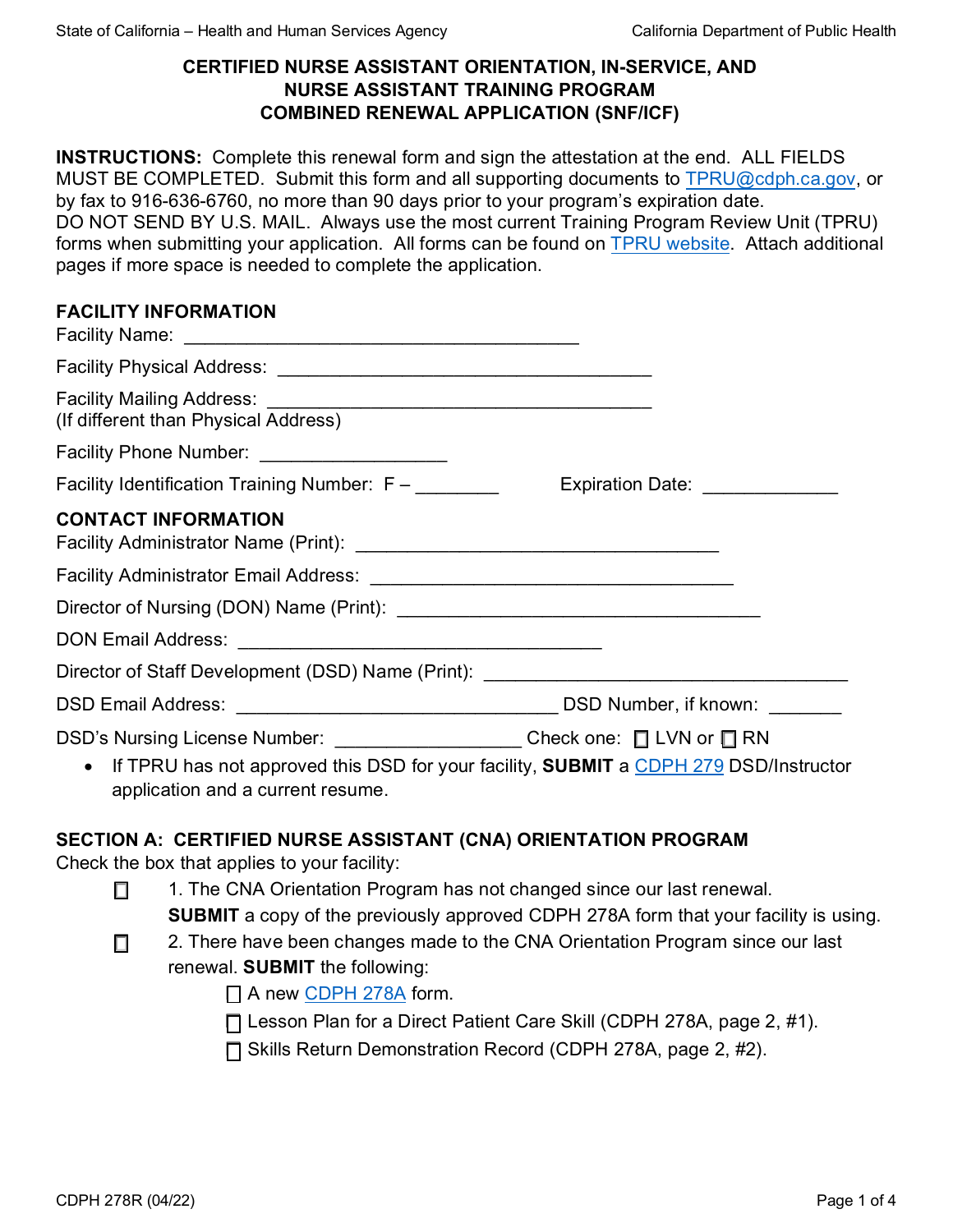# **SECTION B: CNA IN-SERVICE TRAINING PROGRAM**

**SUBMIT** the following for your In-service Training Program:

☐ 1. **Three-month in-service schedule for future months.** If your facility's In-service Program expires on 05/31/2022, you will submit schedules for June, July, and August of 2022 or later.

You **MUST** include the following on your in-service schedule:

- a. Facility name, the month, and YEAR of the schedule (2022, 2023, etc.).
- b. The exact date and time of each in-service.
- c. Minimum of two in-service Course Titles listed each month. Course Titles listed on your schedule **should be different** from your last renewal.
- d. The schedule must clearly show that in-services are **available to all shifts**. For example, a facility may have in-services from 0600-0700 for the Night shift, 1400-1500 for the Day shift, and 1600-1700 for the PM shift.

**Example:** JUNE 2022

- 6/8 Choking Prevention & Intervention 6:00am 7:00am, 2:00pm 3:00pm
- 6/10 Choking Prevention & Intervention 4:00pm 5:00pm
- 6/21 Dementia: Sundowning 6:00am 7:00am, 2:00pm 3:00pm
- 6/23 Dementia: Sundowning 4:00pm 5:00pm
- ☐ 2. **One in-service lesson plan** from the Course Titles listed on your 3-month in-service schedule. The lesson plan **MUST** include:
	- a. Course Objectives (Student performance standards).
	- b. Course Content (Outline of the topics to be covered in the in-service).
	- c. Teaching Method (lecture, skill demonstration, discussion, video).
	- d. Evaluation Method (How the results of the training are evaluated: quiz, questions and discussion, skill return demonstration).

# ☐ 3. **In-service Sign-in Sheet**

Check the box that applies:

☐ Our facility uses the **CDPH 278D In-service Training Attendance Sign-in Sheet** template for the CNA In-service program.

☐ Our facility uses its own sign-in sheet for the CNA In-service program.

**SUBMIT** a copy. The sign-in sheet **MUST** include the following:

- a. The name of your facility.
- b. Date of the in-service.
- c. Start Time and End Time of the In-service.
- d. In-service Course Title.
- e. Instructor's name (typed/printed) and Instructor's signature.
- f. Participant's name (typed/printed) and Participant's signature.
- g. Participant's CNA (or HHA) certification number.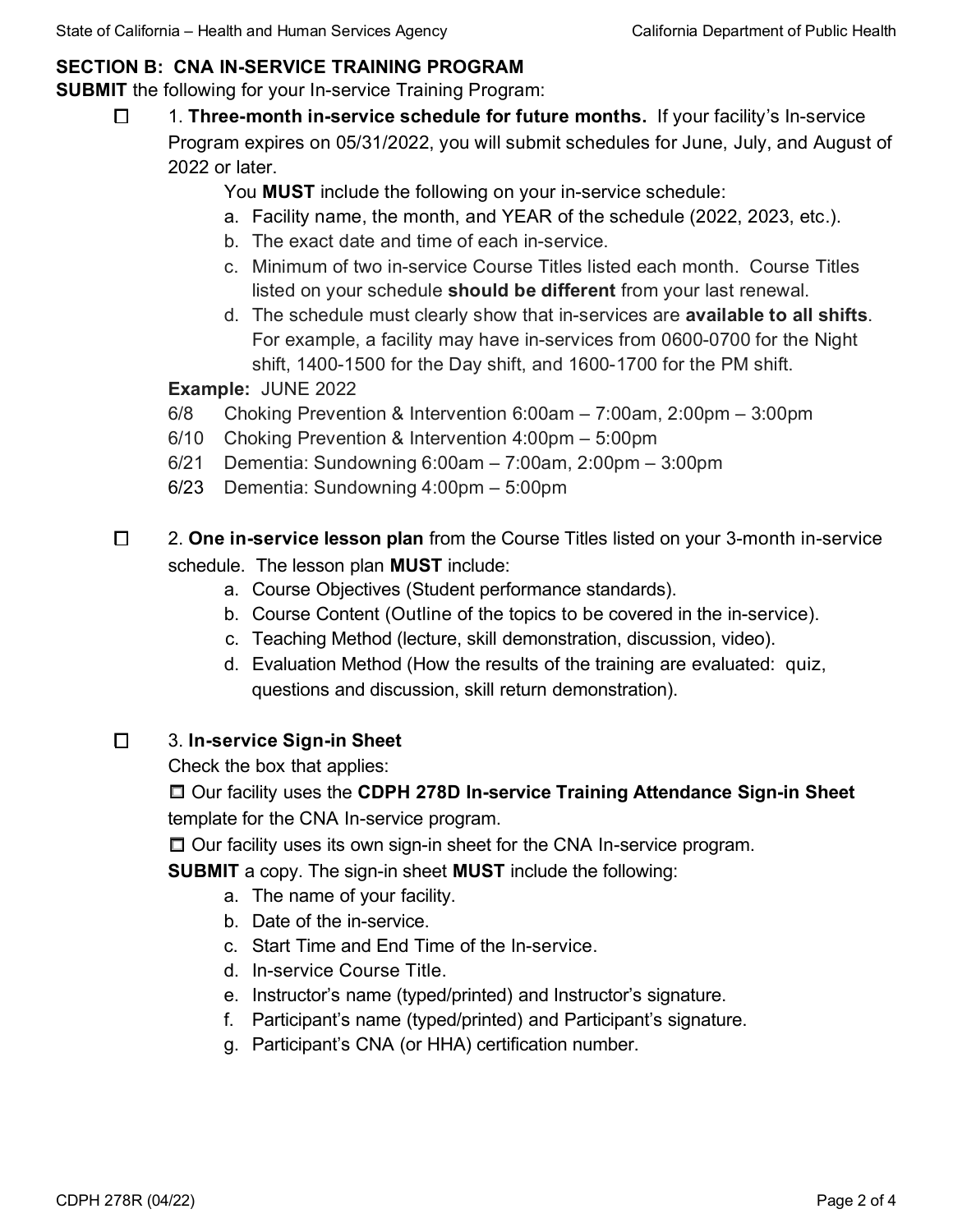**SECTION C: DECLARATION OF PARTICIPATION IN APPROVED TRAINING PROGRAMS**  Check the **box** for the option that applies to your facility. *(ONLY check one)*

□ **Option 1:** Our licensed facility directly conducts a Nurse Assistant Training Program (NATP) for our Nurse Assistant employees. All NATP training is conducted by our licensed facility at the training site (facility) address listed above, or on-line as approved by the Department**. Complete Sections D and E.**

□ **Option 2:** Our licensed facility provides NATP training for our Nurse Assistant employees through a written agreement (contract) with the Department approved NATP listed below:

Name of Contracted NATP: \_\_\_\_\_\_\_\_\_\_\_\_\_\_\_\_\_\_\_\_\_\_\_\_\_\_\_\_\_\_\_\_\_\_\_

Address of Contracted NATP:

Program ID Number of Contacted NATP (ID# begins with S or F):

**SUBMIT** a [CDPH 278SC](https://www.cdph.ca.gov/CDPH%20Document%20Library/ControlledForms/cdph278sc.pdf) for the new renewal period**. Complete Section E.** 

□ **Option 3:** Our licensed facility *only* hires Certified Nurse Assistants with a valid certification. **Complete Section E.**

### **SECTION D: RENEWAL OF NURSE ASSISTANT TRAINING PROGRAM**

*(ONLY complete if you checked Option 1 in Section C)*

1. **SUBMIT** the following for your NATP:

☐ [CDPH 276F](https://www.cdph.ca.gov/CDPH%20Document%20Library/ControlledForms/cdph276f.pdf)

☐ Daily Training Program Schedule [\(CDPH 276B\)](https://www.cdph.ca.gov/CDPH%20Document%20Library/ControlledForms/cdph276b.pdf)

- 2. Our facility is using the current version of the [CDPH 276A](https://www.cdph.ca.gov/CDPH%20Document%20Library/ControlledForms/cdph276a.pdf) Skills Check List and the [CDPH](https://www.cdph.ca.gov/CDPH%20Document%20Library/ControlledForms/cdph276c.pdf) [276C](https://www.cdph.ca.gov/CDPH%20Document%20Library/ControlledForms/cdph276c.pdf) Individual Student Record: □ Yes □ No
- 3. **SUBMIT** the following if changes have occurred since your last renewal:
	- ☐ [CDPH 276P](https://www.cdph.ca.gov/CDPH%20Document%20Library/ControlledForms/cdph276p.pdf) Administrative Policies and Procedures ☐ Job Descriptions

☐ Organizational Chart of your NATP ☐ Instructor Monitoring Tool

 $\Box$  Four Lesson Plans (if Curriculum changed)

## 4. **Check the box that applies to your facility:**

- $\Box$  The DSD is the only instructor for our NATP.
- $\Box$  We have additional NATP instructors, and they are listed below:

| Name and Professional Title (LVN or RN) | License Number | DSD Number (if known) |
|-----------------------------------------|----------------|-----------------------|
|                                         |                |                       |
|                                         |                |                       |
|                                         |                |                       |

• If TPRU has not approved any of the listed NATP instructors for your facility, **SUBMIT** a [CDPH](https://www.cdph.ca.gov/CDPH%20Document%20Library/ControlledForms/cdph279.pdf) 279 DSD/Instructor application and a current resume.